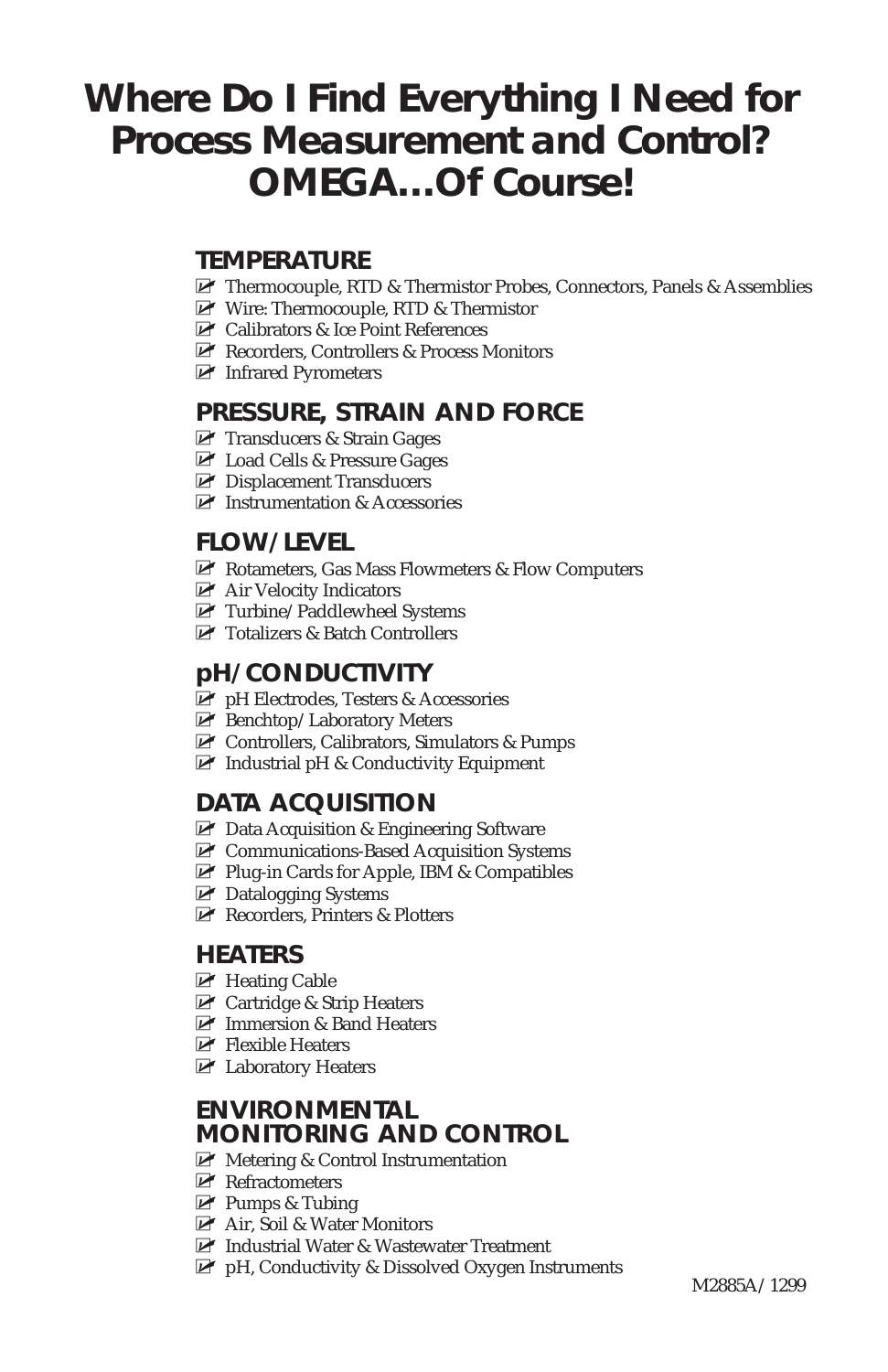

\* Patent Pending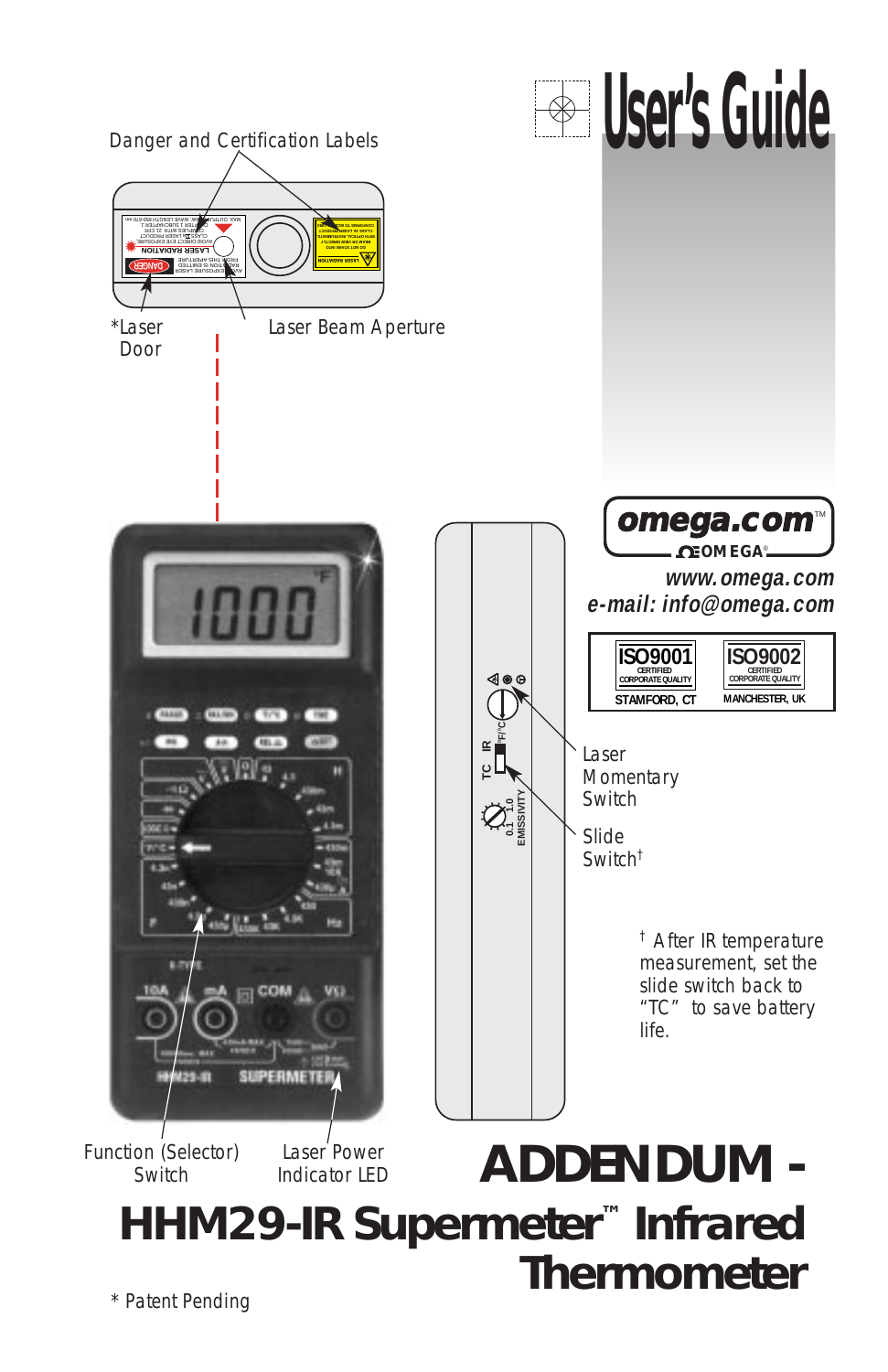

**OMEGAnet<sup>®</sup> On-Line Service Internet e-mail**<br>www.omega.com info@omega.com www.omega.com

| <b>Servicing North America:</b>                    |                                                                                                                                                                                                                             |                                                                           |  |  |  |
|----------------------------------------------------|-----------------------------------------------------------------------------------------------------------------------------------------------------------------------------------------------------------------------------|---------------------------------------------------------------------------|--|--|--|
| USA:<br>ISO 9001 Certified                         | One Omega Drive, P.O. Box 4047<br>Stamford CT 06907-0047<br>TEL: (203) 359-1660<br>e-mail: info@omega.com                                                                                                                   | FAX: (203) 359-7700                                                       |  |  |  |
| Canada:                                            | 976 Bergar<br>Laval (Quebec) H7L 5A1<br>TEL: (514) 856-6928<br>e-mail: info@omega.ca                                                                                                                                        | FAX: (514) 856-6886                                                       |  |  |  |
| For immediate technical or application assistance: |                                                                                                                                                                                                                             |                                                                           |  |  |  |
| <b>USA and Canada:</b>                             | Sales Service: 1-800-826-6342 / 1-800-TC-OMEGA®<br>Customer Service: 1-800-622-2378 / 1-800-622-BEST®<br>Engineering Service: 1-800-872-9436 / 1-800-USA-WHEN <sup>®</sup><br>TELEX: 996404 EASYLINK: 62968934 CABLE: OMEGA |                                                                           |  |  |  |
| <b>Mexico</b>                                      | TEL: (001) 800-826-6342<br>En Español: (001) 203-359-7803                                                                                                                                                                   | FAX: (001) 203-359-7807<br>e-mail: espanol@omega.com<br>info@omega.com.mx |  |  |  |
|                                                    | <b>Servicing Europe:</b>                                                                                                                                                                                                    |                                                                           |  |  |  |
| <b>Benelux:</b>                                    | Postbus 8034, 1180 LA Amstelveen. The Netherlands<br>TEL: +31 (0)20 6418405<br>Toll Free in Benelux: 0800 0993344<br>e-mail: nl@omega.com                                                                                   | $FAX: +31(0)206434643$                                                    |  |  |  |
| <b>Czech Republic:</b>                             | Rudé armády 1868, 733 01 Karviná 8<br>TEL: +420 (0)69 6311899<br>Toll Free in Czech Republic: 0800-1-66342                                                                                                                  | FAX: +420 (0)69 6311114<br>e-mail: czech@omega.com                        |  |  |  |
| <b>France:</b>                                     | 9, rue Denis Papin, 78190 Trappes<br>TEL: +33 (0)130 621 400<br>Toll Free in France: 0800-4-06342<br>e-mail: france@omega.com                                                                                               | $FAX: +33(0)130699120$                                                    |  |  |  |
| Germany/Austria:                                   | Daimlerstrasse 26, D-75392 Deckenpfronn, Germany<br>TEL: +49 (0)7056 3017<br>Toll Free in Germany: 0800 TC-OMEGASM<br>e-mail: germany@omega.com                                                                             | FAX: +49 (0)7056 8540                                                     |  |  |  |
| <b>United Kingdom:</b><br>ISO 9002 Certified       | One Omega Drive, Riverbend Technology Centre<br>Northbank, Irlam, Manchester<br>M44 5EX United Kingdom<br>TEL: +44 (0)161 777 6611<br>Toll Free in United Kingdom: 0800 488 488<br>e-mail: sales@omega.co.uk                | $FAX: +44(0)1617776622$                                                   |  |  |  |

It is the policy of OMEGA to comply with all worldwide safety and EMC/EMI regulations that apply. OMEGA is constantly pursuing certification of its products to the European New Approach Directives. OMEGA will add the CE mark to every appropriate device upon certification.

The information contained in this document is believed to be correct, but OMEGA Engineering, Inc. accepts no liability for any errors it contains, and reserves the right to alter specifications without notice. **WARNING:** These products are not designed for use in, and should not be used for, patient-connected applications.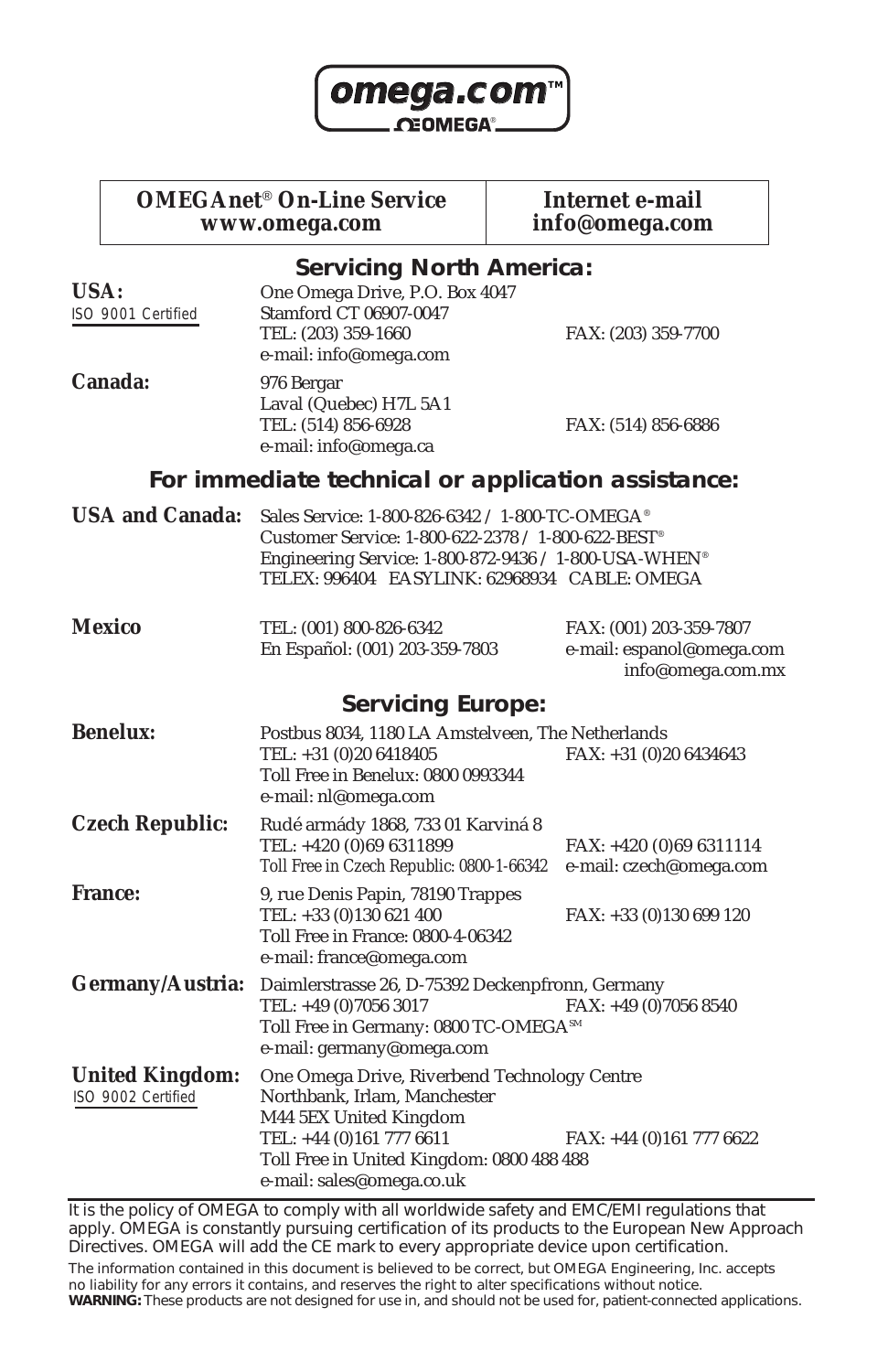

#### **WARRANTY/DISCLAIMER**

OMEGA ENGINEERING, INC. warrants this unit to be free of defects in materials and workmanship for a period of **12 months** from date of purchase. OMEGA's Warranty adds an additional one (1) month grace period to the normal **product warranty** to cover handling and shipping time. This ensures that OMEGA's customers receive maximum coverage on each product.

If the unit malfunctions, it must be returned to the factory for evaluation. OMEGA's Customer Service Department will issue an Authorized Return (AR) number immediately upon telephone or written request. Upon examination by OMEGA, if the unit is found to be defective, it will be repaired or replaced at no charge. OMEGA's WARRANTY does not apply to defects resulting from any action of the purchaser, including but not limited to mishandling, improper interfacing, operation outside of design limits, improper repair, or unauthorized modification. This WARRANTY is VOID if the unit shows evidence of having been tampered with or shows evidence of having been damaged as a result of excessive corrosion; or current, heat, moisture or vibration; improper specification; misapplication; misuse or other operating conditions outside of OMEGA's control. Components which wear are not warranted, including but not limited to contact points, fuses, and triacs.

**OMEGA is pleased to offer suggestions on the use of its various products. However, OMEGA neither assumes responsibility for any omissions or errors nor assumes liability for any damages that result from the use of its products in accordance with information provided by OMEGA, either verbal or written. OMEGA warrants only that the parts manufactured by it will be as specified and free of defects. OMEGA MAKES NO OTHER WARRANTY OR REPRESENTATION OF ANY KIND WHATSOEVER, EXPRESS OR IMPLIED, EXCEPT THAT OF TITLE, AND ALL IMPLIED WARRANTIES, INCLUDING ANY WARRANTY OF MERCHANTABILITY OR FITNESS FOR A PARTICULAR PURPOSE, ARE HEREBY DISCLAIMED. LIMITATION OF LIABILITY: The remedies of purchaser set forth herein are exclusive, and the total liability of OMEGA with respect to this order, whether based on contract, warranty, negligence, indemnification, strict liability or otherwise, shall not exceed the purchase price of the component upon which liability is based. In no event shall OMEGA be liable for consequential, incidental or special damages.**

CONDITIONS: Equipment sold by OMEGA is not intended to be used, nor shall it be used: (1) as a "Basic Component" under 10 CFR 21 (NRC), used in or with any nuclear installation or activity; or (2) in medical applications or used on humans. Should any Product(s) be used in or with any nuclear installation or activity, medical application, used on humans, or misused in any way, OMEGA assumes no responsibility as set forth in our basic WARRANTY/DISCLAIMER language, and, additionally, purchaser will indemnify OMEGA and hold OMEGA harmless from any liability or damage whatsoever arising out of the use of the Product(s) in such a manner.

### **RETURN REQUESTS/INQUIRIES**

Direct all warranty and repair requests/inquiries to the OMEGA Customer Service Department. BEFORE RETURNING ANY PRODUCT(S) TO OMEGA, PURCHASER MUST OBTAIN AN AUTHORIZED RETURN (AR) NUMBER FROM OMEGA'S CUSTOMER SERVICE DEPARTMENT (IN ORDER TO AVOID PROCESSING DELAYS). The assigned AR number should then be marked on the outside of the return package and on any correspondence. The purchaser is responsible for shipping charges, freight, insurance and proper packaging to prevent breakage in transit.

FOR **WARRANTY** RETURNS, please have the following information available BEFORE contacting OMEGA:

- 1. Purchase Order number under which the product was PURCHASED,
- 2. Model and serial number of the product under warranty, and
- 3. Repair instructions and/or specific problems relative to the product.

FOR **NON-WARRANTY** REPAIRS, consult OMEGA for current repair charges. Have the following information available BEFORE contacting OMEGA:

- 1. Purchase Order number to cover the COST of the repair,
- 2. Model and serial number of product, and
- 3. Repair instructions and/or specific problems relative to the product.

PATENT NOTICE: This product is covered by one or more of the following patents: U.S. PAT. B1 5,368,392; 5,524,984; 5,727,880; 5,465,838; 5,823,678; 5,823,679/Other U. S. and International Patents Pending.

OMEGA's policy is to make running changes, not model changes, whenever an improvement is possible. This affords our customers the latest in technology and engineering.

OMEGA is a registered trademark of OMEGA ENGINEERING, INC.

© Copyright 1999 OMEGA ENGINEERING, INC. All rights reserved. This document may not be copied, photocopied, reproduced, translated, or reduced to any electronic medium or machine-readable form, in whole or in part, without the prior written consent of OMEGA ENGINEERING, INC.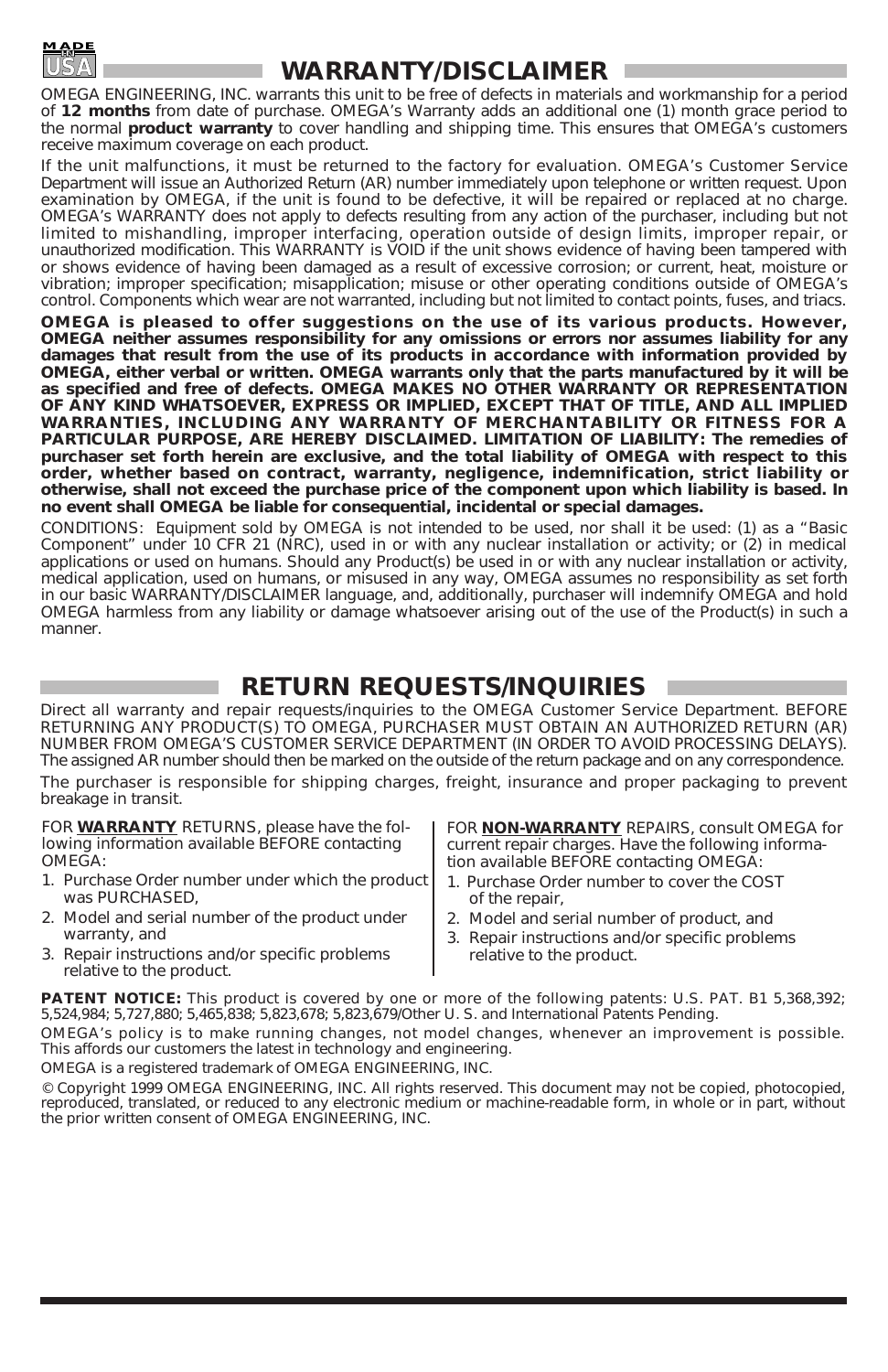



**Operational Flow Chart**

# **ADDENDUM - HHM29-IR INFRARED MULTI-METER**

HHM29-IR is a handheld portable infrared multi-meter. Besides measuring voltage, current, resistance, capacitance, inductance, and frequency it can also measure temperature in two ways:

- 1. Contact  $\angle K$  type thermocouple input
- 2. Noncontact / Infrared temperature measurement

Set the Function (Selector) switch to °F /°C to make temperature

measurement (Either Contact or Non-contact). In order to make contact temperature measurement:

1. There is a slide switch on the right side of the multi-meter. Set the slide switch to TC.

2. Plug a K type thermocouple probe (SMP connection) to the multi-meter and measure the temperature.



**Figure 1 - Field of View Positions**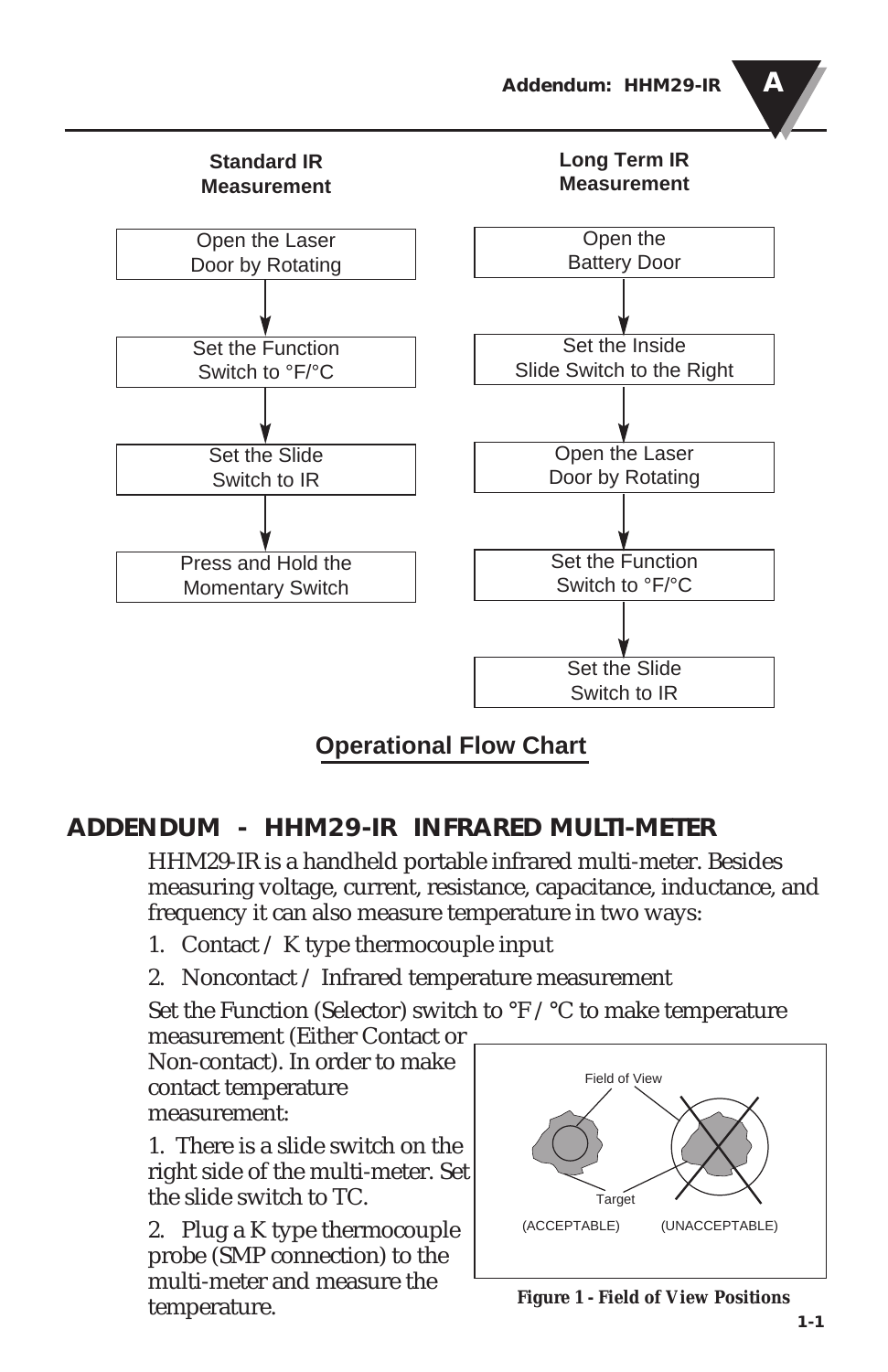

In order to make infrared temperature measurement:

- 1. Disconnect any thermo-couple probe from the meter.
- 2. Set the slide switch to IR.

3. There is a rectangular door in front of the multi-meter that covers the laser beam aperture. Open the door by rotating it.

4. The field of view of the multi-meter should fall within the area of the target being measured (Fig. 1). Refer to the field of view vs. distance chart (Fig. 3).

5. There is a single turn potentiometer on the right side of the meter for emissivity adjustment. Set the Emissivity accordingly.

6. There is a momentary switch on the right side of the multi-meter. Press and hold momentary switch to turn on the laser and infrared measurement. A red LED in front of the meter turns on to indicate the



**Figure 2 - Recorder Connections**

laser is on. A red laser dot indicates the center of the multi-meter's field of view. Using the laser sighting, aim at the target and measure the temperature.

While measuring temperature via. Infrared, the thermocouple input becomes thermocouple output proportional to the temperature measured.

This thermocouple output (K type) can go to a strip chart recorder for temperature profiling. See Figure 2.

The line of sight of the multi-meter does not coincide with that of the laser sighting. There is a fixed distance of 0.610" (15.5 mm) between the two lines of sights as shown in Fig. 3. When aiming at targets using the laser sighting, the 0.610" distance should be taken into account.

The main multi-meter uses a 9 volts battery to operate. The infrared measuring circuit is powered by two Lithium AA (1.5 VDC) size batteries. When the lithium batteries go low, the multi-meter beeps. This audible beep indicates that the lithium batteries have to be replaced.

In order to determine an unknown target Emissivity: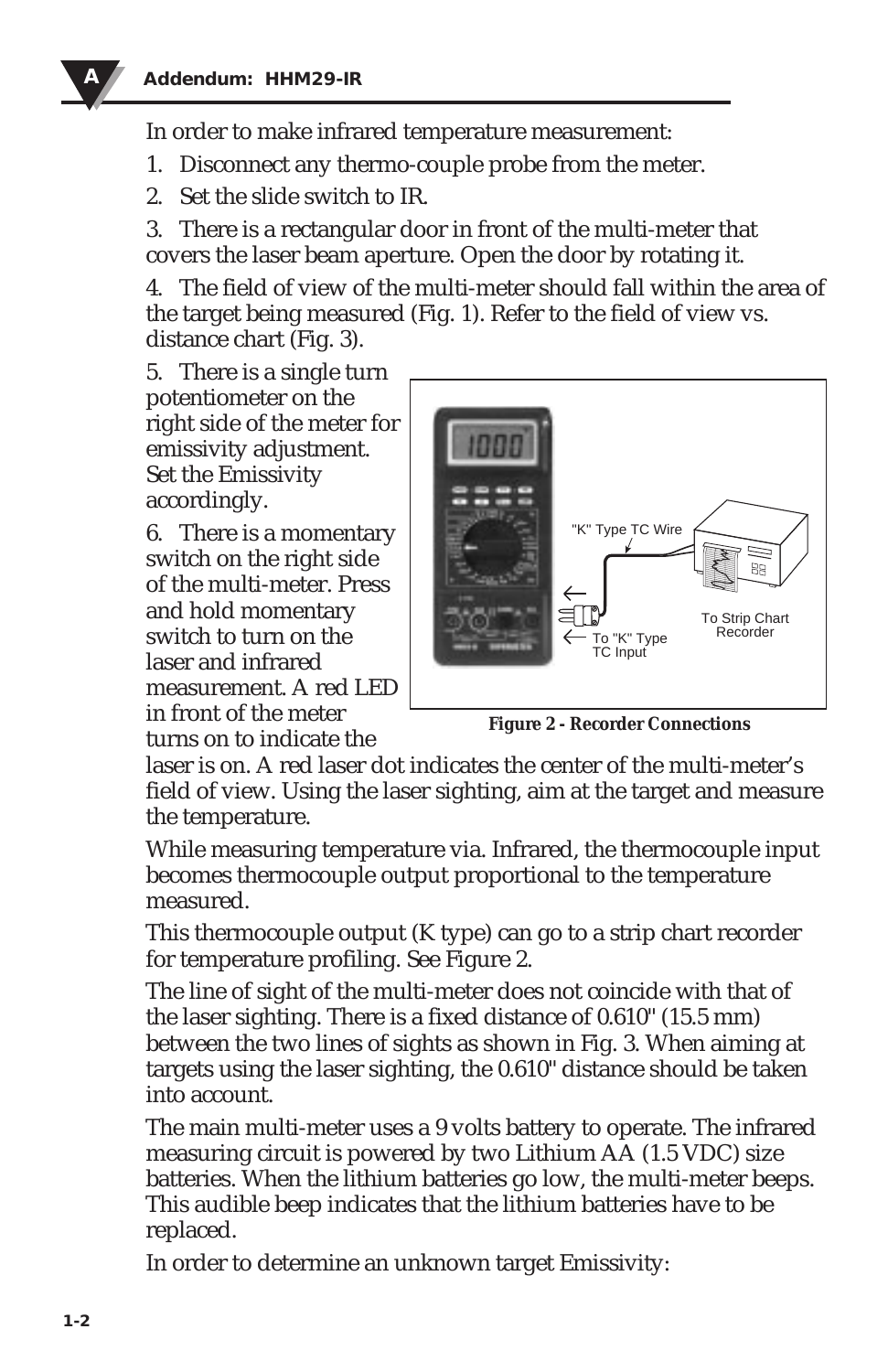- 1. Set the slide switch to TC.
- 2. Plug in a K type surface thermocouple probe to the meter.
- 3. Measure the target temperature using the surface probe.
- 4. Unplug the surface probe from the meter
- 5. Set the slide switch to IR.
- 6. Open the laser door. Press and hold the momentary switch and aim at the target.
- 7. Adjust the Emissivity potentiometer until the meter reads the same temperature measured via the thermocouple probe. Read the new Emissivity setting.

# **TEMPERATURE MONITORING OVER TIME**

The multi-meter can be set up for unattended temperature monitoring. Open the battery door. There is a slide switch with a red actuator on the right side of inside PC board. Set the switch to the right. Now as long as the multi-meter is on and the selector switch is set to °F/°C, and the outside slide switch is set to IR, the unit will continue to measure temperature unattanded. The momentary switch only turns on the laser in this mode.



- USE OF CONTROLS OR ADJUSTMENTS OR PERFORMANCE OF PROCEDURES OTHER THAN THOSE SPECIFIED HERE MAY RESULT IN HAZARDOUS RADIATION EXPOSURE.
- DO NOT LOOK AT THE LASER BEAM COMING OUT OF THE LENS OR VIEW DIRECTLY WITH OPTICAL INSTRUMENTS. EYE DAMAGE CAN RESULT.
- USE EXTREME CAUTION WHEN OPERATING THE LASER SIGHTING.
- NEVER POINT THE LASER BEAM AT A PERSON.
- KEEP OUT OF REACH OF ALL CHILDREN.
- DO NOT ATTEMPT TO OPEN THE MULTI-METER OR LASER SIGHTING. THERE ARE NO USER-SERVICEABLE PARTS.
- DO NOT OPEN BATTERIES, DISPOSE OF IN FIRE, HEAT ABOVE 100 °C (212 °F), EXPOSE CONTENTS TO WATER, RECHARGE, PUT IN BACKWARDS, MIX WITH USED OR OTHER BATTERY TYPES. IT MAY EXPLODE OR LEAK AND CAUSE PERSONAL INJURY.
- AFTER IR TEMPERATURE MEASUREMENT, SET THE SLIDE SWITCH BACK TO "TC" TO SAVE BATTERY LIFE.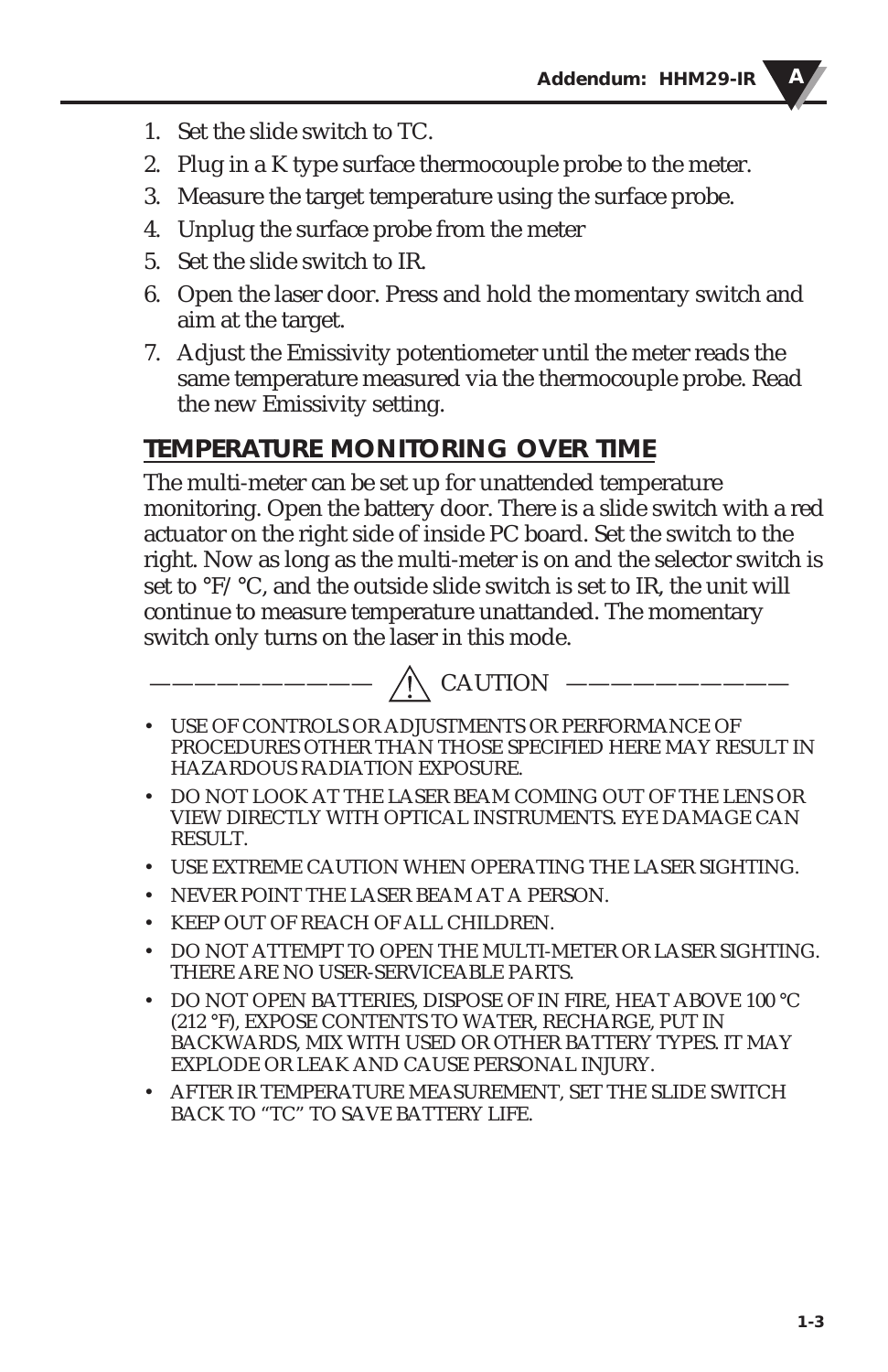

# **SPECIFICATIONS (INFRARED)**

——————————- G E N E R A L ————————————

| Temperature Range $\dots \dots 0$ to 1000 °F (-18 to 538 °C)                                  |
|-----------------------------------------------------------------------------------------------|
| (@ 72°F ambient temp & $4$ °F + 3 digits (<200°F or 93°C)<br>emmissivity of 0.95 and greater) |
| Resolution $\ldots \ldots \ldots \ldots \ldots 1$ °F or $1$ °C                                |
| Field of view $\dots\dots\dots\dots 20$ to 1                                                  |
| Spectral Response  8 to 14 micron                                                             |
|                                                                                               |
| Response time 200 msec (0 to 63% of final value)                                              |
| Analog output  K type thermocouple, SMP<br>connection                                         |
|                                                                                               |
| Battery Type Lithium, Eveready Energizer, model<br>L.91                                       |
| Battery life (Lithium) @ 72°F 200 hours, with no Laser sighting                               |
| Ambient temperature 7 hours, with Laser sighting                                              |
| Operating Temperature  0 to 40 °C (32 to 104 °F)                                              |
| Operating Relative Humidity less than 70% without condensation                                |
|                                                                                               |
| $(200 \times 90 \times 59 \text{ mm})$                                                        |
|                                                                                               |

# ————————- L A S E R S I G H T I N G —————————

| Laser sighting $\dots\dots\dots\dots$ A Laser Dot            |                                         |
|--------------------------------------------------------------|-----------------------------------------|
| Wavelength $(Color)$ $650-670$ nm $(Red)$                    |                                         |
| Operating distance  2 to 75 feet                             |                                         |
| Maximum Optical Power output $\ldots$ < 5mW at 75 °F ambient | temperature Class IIIa Laser<br>Product |
| Safety Classification  Class 3A                              |                                         |
| FDA Classification Complies with 21 CFR Chapter 1,           | Subchapter J                            |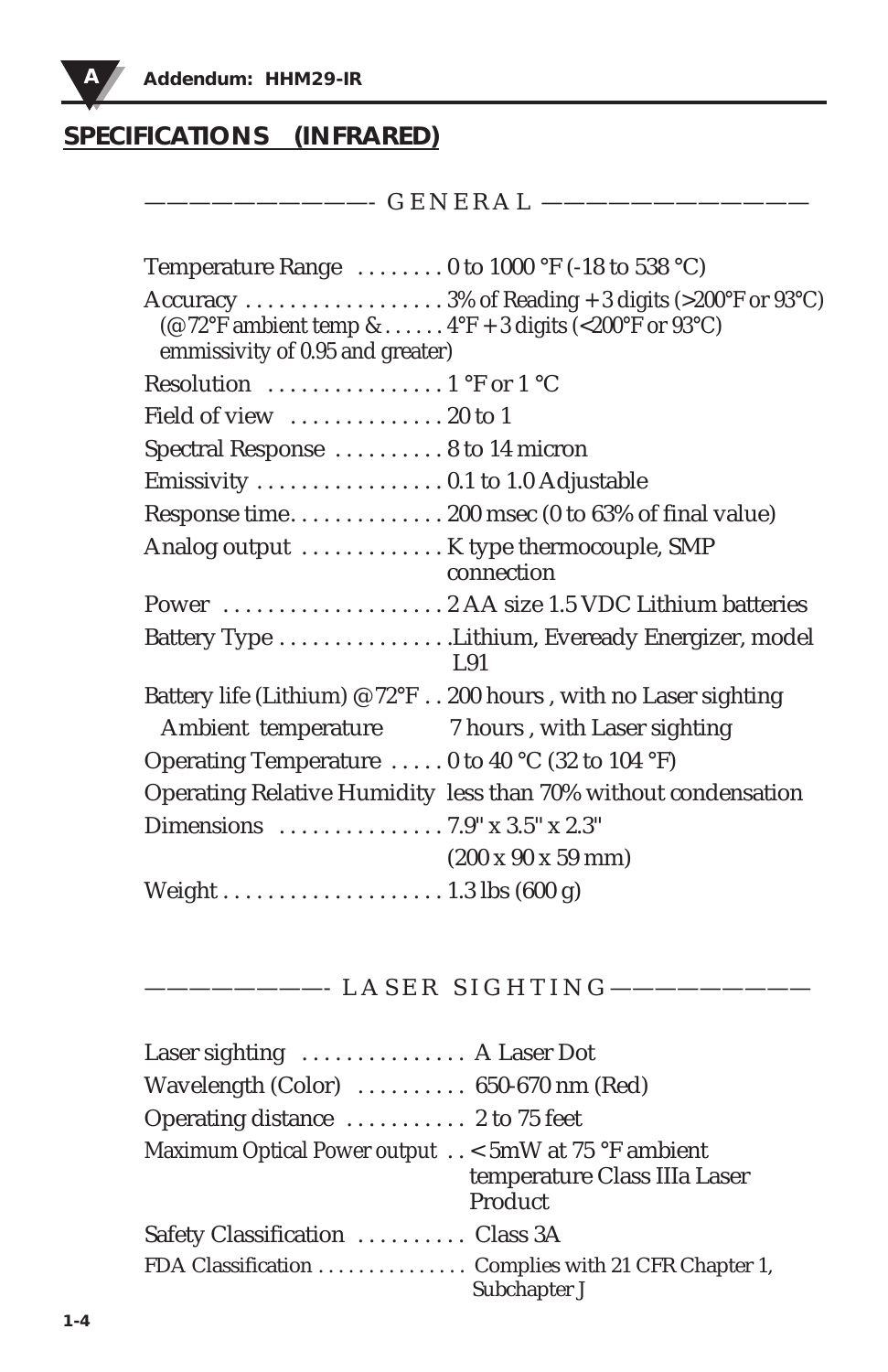| Beam Divergence $\dots \dots \dots \dots \dots$ < 1 mrad          |                 |
|-------------------------------------------------------------------|-----------------|
| Power Switch  Momentary switch                                    |                 |
|                                                                   |                 |
| Identification label Located on the bottom of the multi-<br>meter |                 |
| Danger & Certification label  Located in front of the multi-meter |                 |
|                                                                   | Rotate to open. |

**For additional specifications and general information regarding the multi-meter, refer to the User's Guide HHM29.**



**Figure 3 - HHM29-IR Field of View**



**Danger & Certification Label**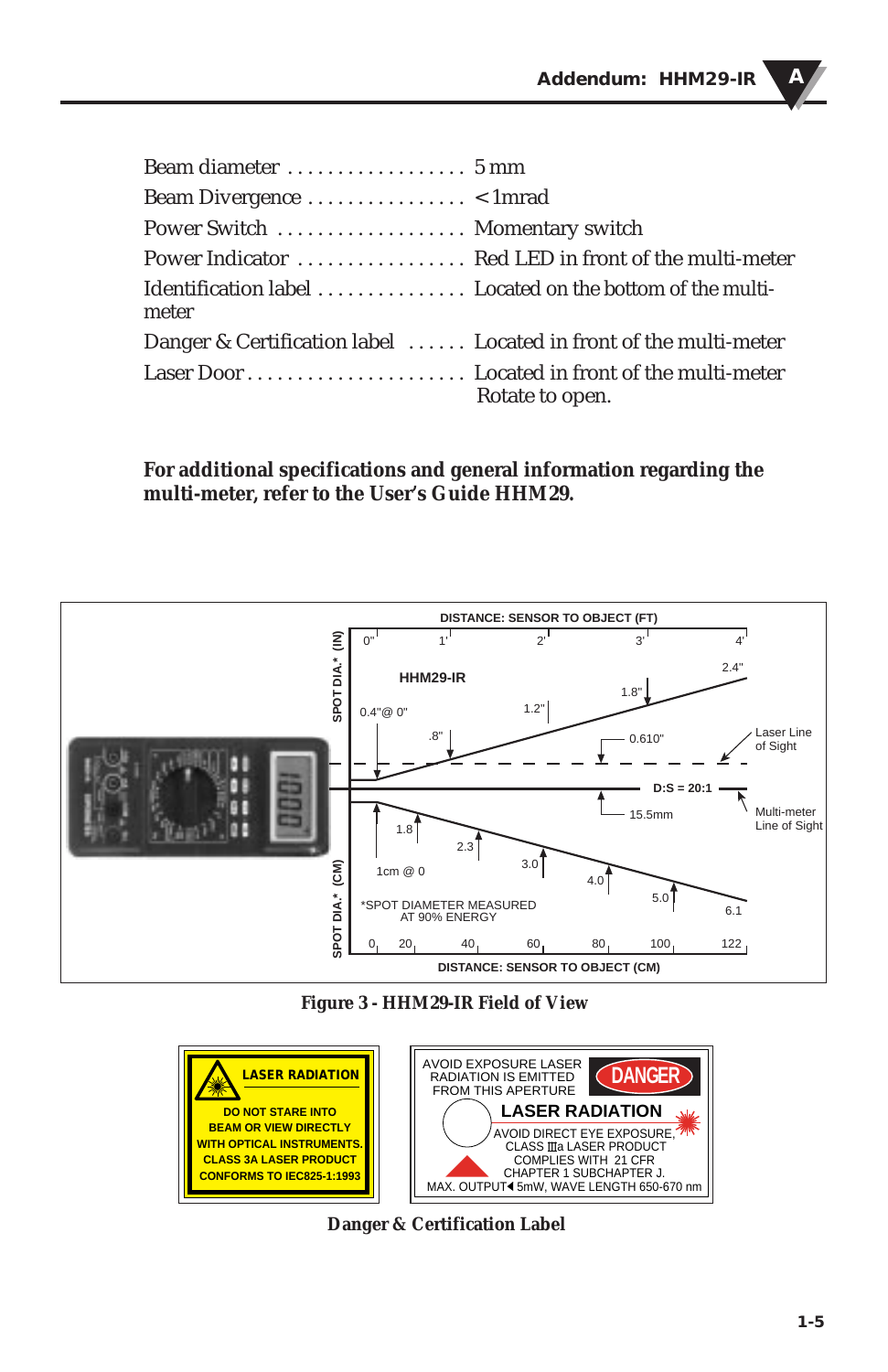# **EMISSIVITY TABLE**

| Emissivity $(e)$<br><b>Material</b>                                                                                 |  |
|---------------------------------------------------------------------------------------------------------------------|--|
| Aluminum - pure highly polished plate $\ldots \ldots \ldots \ldots \ldots$ 0.04 - 0.06                              |  |
|                                                                                                                     |  |
|                                                                                                                     |  |
| 0.22                                                                                                                |  |
| 0.03                                                                                                                |  |
| Chromium – polished $\ldots \ldots \ldots \ldots \ldots \ldots \ldots \ldots \ldots \ldots \ldots 0.08 - 0.36$      |  |
| Copper – polished $\ldots \ldots \ldots \ldots \ldots \ldots \ldots \ldots \ldots \ldots \ldots \ldots \ldots 0.05$ |  |
| 0.57                                                                                                                |  |
| Gold - pure, highly polished or liquid $\ldots \ldots \ldots \ldots \ldots 0.02 - 0.04$                             |  |
| Iron and steel (excluding stainless) – polished iron $\dots \dots$ 0.14 – 0.38                                      |  |
| Iron and steel (excluding stainless) - polished cast iron 0.21                                                      |  |
| Iron and steel (excluding stainless) - polished wrought iron<br>0.28                                                |  |
| Iron and steel (excluding stainless) – oxidized dull wrought iron $\dots$<br>0.94                                   |  |
| $iron$ and steel (excluding stainless) – rusted iron plate<br>0.69                                                  |  |
| Iron and steel (excluding stainless) - polished steel<br>0.07                                                       |  |
| Iron and steel (excluding stainless) - polished steel oxidized at                                                   |  |
| Iron and steel (excluding stainless) – rolled sheet steel $\ldots \ldots \ldots$ 0.66                               |  |
| Iron and steel (excluding stainless) – rough steel plate $\dots \dots 0.94 - 0.97$                                  |  |
|                                                                                                                     |  |
|                                                                                                                     |  |
|                                                                                                                     |  |
|                                                                                                                     |  |
| Nickel - oxidized at $1200^{\circ}F - 2290^{\circ}F - \cdots$                                                       |  |
| $Platinum$ – pure polished plate $\ldots \ldots \ldots \ldots \ldots \ldots \ldots 0.05 - 0.10$                     |  |
|                                                                                                                     |  |
|                                                                                                                     |  |
|                                                                                                                     |  |
| Stainless steel - Type 301 at 450°F - 1725°F  0.54 - 0.63                                                           |  |
|                                                                                                                     |  |
| 0.39                                                                                                                |  |
| 0.05                                                                                                                |  |
| 0.23                                                                                                                |  |

**METALS**